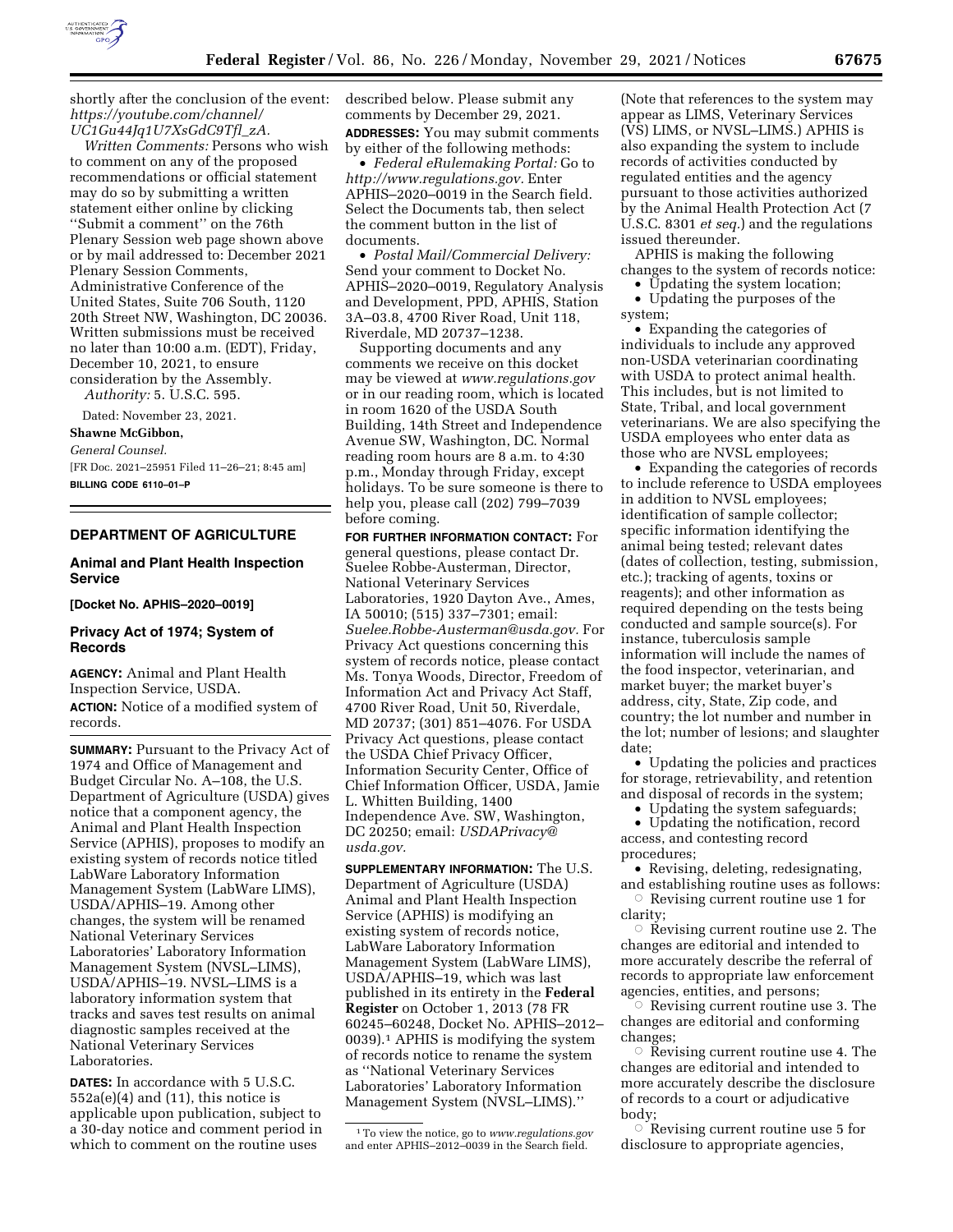entities and persons of information necessary to respond to a suspected or confirmed breach of the system of records in accordance with Office of Management and Budget (OMB) Memorandum M–17–12, Preparing for and Responding to a Breach of Personally Identifiable Information (January 3, 2017);

 $\circ$  Redesignating current routine use 6 as routine use 9, and revising to more accurately reflect where record management inspections may occur;

 $\circ$  Establishing a new routine use 6 for disclosure to another Federal agency or entity of information reasonably necessary to assist in responding to a suspected or confirmed breach or to prevent, minimize, or remedy harm, in accordance with OMB Memorandum M–17–12 (Preparing for and Responding to a Breach of Personally Identifiable Information);

 $\circ$  Establishing a new routine use 7 for disclosure to contractors and other parties assisting in administering the program, analyzing data, information management systems, Freedom of Information Act requests, and audits to assist in the performance of a service related to this system of records and who need to have access to the records in order to perform the activity; and

 $\circ$  Establishing a new routine use 8 to describe disclosure to a Congressional office in response to an inquiry made to that Congressional office at the written request of the individual to whom the record pertains.

A report on the modified system of records, required by 5 U.S.C. 552a(r), as implemented by OMB Circular A–108 was sent to the Chairman, Committee on Homeland Security and Governmental Affairs, United States Senate; the Chairwoman, Committee on Oversight and Reform, House of Representatives; and the Administrator, Office of Information and Regulatory Affairs, OMB.

Done in Washington, DC, this 22nd day of November 2021.

## **Jack Shere,**

*Acting Administrator, Animal and Plant Health Inspection Service.* 

## **SYSTEM NAME AND NUMBER:**

National Veterinary Services Laboratories' Laboratory Information Management System (USDA/APHIS– 19).

### **SECURITY CLASSIFICATION:**

Sensitive but unclassified.

## **SYSTEM LOCATION:**

Records are maintained at National Veterinary Services Laboratories (NVSL) on U.S. Department of Agriculture

(USDA)-owned servers physically located in the secure USDA-owned facility, National Centers for Animal Health, 1920 Dayton Avenue, Ames, IA 50010. Paper records are maintained by USDA's National Veterinary Services Laboratories, 1920 Dayton Avenue, Ames, IA 50010, and Plum Island, NY.

#### **SYSTEM MANAGER:**

Director, National Veterinary Services Laboratories, 1920 Dayton Avenue, Ames, IA 50010.

# **AUTHORITY FOR MAINTENANCE OF THE SYSTEM:**

Animal Health Protection Act (7 U.S.C. 8301 *et seq.*).

#### **PURPOSES OF THE SYSTEM:**

NVSL–LIMS is used to collect, track, and store test results on animal diagnostic samples received at NVSL pursuant to its mission and responsibilities authorized by the Animal Health Protection Act. The system will also allow for NVSL to provide quality management and complaint resolution for those test results that may contain errors or do not satisfy the customer. (Note that references to the system may appear as LIMS, Veterinary Services (VS) LIMS, or NVSL–LIMS.)

## **CATEGORIES OF INDIVIDUALS COVERED BY THE SYSTEM:**

Individuals included in this system include entities such as sample submitters, animal owners, NVSL or USDA personnel who handle the submission, and any approved non-USDA veterinarians coordinating with USDA to protect animal health. This includes, but is not limited to State, Tribal, and local government veterinarians.

#### **CATEGORIES OF RECORDS IN THE SYSTEM:**

Records in the system include, but are not limited to, the sample submitter name, address, email address, telephone number, and mailing address; animal owner name, address, city, State or country, and Zip code, along with location and number of animals, herd or flock size (including affected or dead); National Finance Center account number used to pay for sample processing; last four digits of credit card account number with expiration date used to pay for sample processing; check number used to pay for sample processing; and contact information for the NVSL/USDA employee who tested a sample or reviewed a test (name, job title, email, telephone number, organizational group to which the employee belongs, and supervisor). Information about slaughter establishments will include, but is not

limited to, the establishment identification, name, address, city, State or country, Zip code, email address, and telephone/fax numbers. Records will also include details concerning diagnostic test information such as disease, relevant dates, tests requested, identification of sample collector, tracking (agents, toxins or reagents), and specific information identifying the animal being tested, and other information as required depending on the tests being conducted and sample source(s). For instance, tuberculosis sample information will include such items as, but not limited to, the names of the food inspector, veterinarian, and market buyer; the market buyer's address, city, State, Zip code, and country; the lot number, number in the lot, number of lesions, and slaughter date.

#### **RECORD SOURCE CATEGORIES:**

The sources of information in the system are from submission forms that accompany laboratory specimens sent to the laboratory for diagnostic testing. NVSL receives submissions from various entities such as, but not limited to, State and private veterinary diagnostic laboratories as well as private veterinary practitioners, Federal meat inspectors, and Federal field veterinarians. In addition, NVSL receives laboratory samples from other countries associated with importations and for cases where diagnostic assistance is requested.

### **ROUTINE USES OF RECORDS MAINTAINED IN THE SYSTEM, INCLUDING CATEGORIES OF USERS AND PURPOSES OF SUCH USES:**

In addition to those disclosures generally permitted under 5 U.S.C. 552a (b) of the Privacy Act, records contained in the system may be disclosed outside USDA as a routine use under 5 U.S.C. 552a(b)(3), to the extent that such uses are compatible with the purposes for which the information was collected. Such permitted routine uses include the following:

(1) To the submitting veterinarian and government (State, Tribal, local, etc.) animal health officials of the submitter, owner, and animal location to provide test results;

(2) When a record on its face, or in conjunction with other records, indicates a violation or potential violation of law, whether civil, criminal, or regulatory in nature, and whether arising by general statute or particular program, statute, or by regulation, rule, or order issued pursuant thereto, disclosure may be made to the appropriate agency, whether Federal, foreign, State, Tribal, local, or other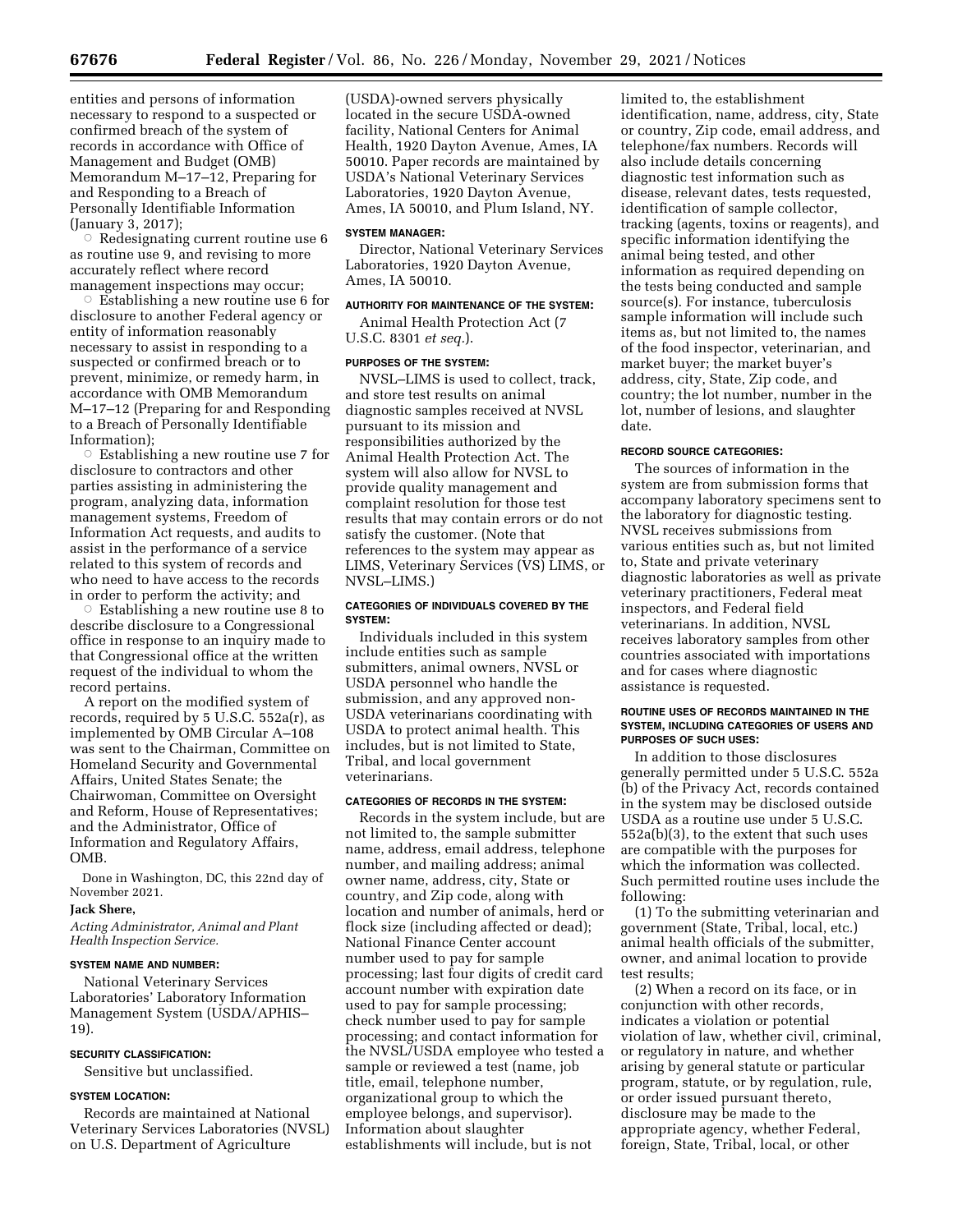public authority responsible for enforcing, investigating, or prosecuting such violation or charged with enforcing or implementing the statute, or rule, regulation, or order issued pursuant thereto, if the information disclosed is relevant to any enforcement, regulatory, investigative, or prosecutive responsibility of the receiving entity;

(3) To the Department of Justice when: (a) USDA or any component thereof; or (b) any employee of USDA in his or her official capacity, where the Department of Justice has agreed to represent the employee; or (c) the United States Government, is a party to litigation or has an interest in such litigation, and USDA determines that the records are relevant and necessary to the litigation and the use of such records by the Department of Justice is for a purpose that is compatible with the purpose for which USDA collected the records;

(4) In an appropriate proceeding before a court, grand jury, or administrative or adjudicative body or official, when USDA or other Agency representing USDA determines that the records are relevant and necessary to the proceeding; or in an appropriate proceeding before an administrative or adjudicative body when the adjudicator determines the records to be relevant to the proceeding;

(5) To appropriate agencies, entities, and persons when: (a) USDA suspects or has confirmed that the security or confidentiality of information in the system of records has been compromised; (b) USDA has determined that as a result of the suspected or confirmed breach there is a risk of harm to individuals, USDA (including its information systems, programs, and operations), the Federal Government, or national security; and (c) the disclosure made to such agencies, entities, and persons is reasonably necessary to assist in connection with USDA's efforts to respond to the suspected or confirmed compromise and prevent, minimize, or remedy such harm;

(6) To another Federal agency or Federal entity, when information from this system of records is reasonably necessary to assist the recipient agency or entity in (a) responding to a suspected or confirmed breach or (b) preventing, minimizing, or remedying the risk of harm to individuals, the agency (including its information systems, programs, and operations), the Federal Government, or national security;

(7) To contractors and their agents, grantees, experts, consultants, and others performing or working on a contract, service, grant, cooperative

agreement, or other assignment for the USDA, when necessary to accomplish an agency function related to this system of records;

(8) To a Congressional office in response to an inquiry from that Congressional office made at the written request of the individual about whom the record pertains; and

(9) To the National Archives and Records Administration (NARA) or other Federal Government agencies pursuant to records management inspections being conducted under the authority of 44 U.S.C. 2904 and 2906.

# **DISCLOSURE TO CONSUMER REPORTING AGENCIES:**

None.

## **POLICIES AND PRACTICES FOR STORAGE OF RECORDS:**

The system includes a database and paper records. The master electronic data is stored and maintained on USDA servers located in a secure USDA facility. Paper records, consisting of the submission forms for diagnostic samples, are stored in lockable cabinets or lockable areas within the laboratory spaces or administrative offices in a secure USDA facility.

#### **POLICIES AND PRACTICES FOR RETRIEVAL OF RECORDS:**

Data may be retrieved by an accession number, which is a system generated unique identification number; by a sample number assigned by the sample submitter; NFC account number; or by searching LIMS for data contained in the submission such as a submitter's name.

# **POLICIES AND PRACTICES FOR RETENTION AND DISPOSAL OF RECORDS:**

Records will be retained indefinitely pending approval of a records retention schedule by NARA. Under the schedule submitted for NARA approval, paper records would be retained for a minimum of 3 years, data would be maintained in the system for 25 years and would be archived at 5-year intervals.

## **ADMINISTRATIVE, TECHNICAL, AND PHYSICAL SAFEGUARDS:**

Records in this system are safeguarded in accordance with applicable rules and policies, including all applicable USDA automated systems security and access policies. Strict controls have been imposed to minimize the risk of compromising the information that is being stored. Access to the computer system containing the records in this system is limited to those individuals who have a need to know the information for the performance of

their official duties and who have appropriate clearances or permissions. Access to certain portions of the system requires certain levels of authorization through USDA eAuthentication, which is a system that enables individuals to obtain user-identification accounts with password-protected access to certain USDA Web-based applications and services through the internet. APHIS personnel who input data must have a high-level eAuthentication account. Users are trained and are required to formally confirm that they understand value and sensitivity of data in the system, and users receive formal system training and are required to pass a proficiency test before being given access to the system. Persons who are not USDA employees have a lower level eAuthentication account and will only have access to their own records to input certain information.

#### **RECORD ACCESS PROCEDURES:**

All requests for access to records must be in writing and should be submitted to the APHIS Privacy Act Officer, 4700 River Road, Unit 50, Riverdale, MD 20737; or by facsimile (301) 734–5941; or by email: *[APHISPrivacy@usda.gov.](mailto:APHISPrivacy@usda.gov)* In accordance with 7 CFR 1.112 (Procedures for requests pertaining to individual records in a record system), the request must include the full name of the individual making the request; the name of the system of records; and preference of inspection, in person or by mail. In accordance with 7 CFR 1.113, prior to inspection of the records, the requester shall present sufficient identification (*e.g.,* driver's license, employee identification card, Social Security card, credit cards) to establish that the requester is the individual to whom the records pertain. In addition, if an individual submitting a request for access wishes to be supplied with copies of the records by mail, the requester must include with his or her request sufficient data for the agency to verify the requester's identity.

#### **CONTESTING RECORD PROCEDURES:**

Individuals seeking to contest or amend records maintained in this system of records must direct their request to the address indicated above in the ''RECORD ACCESS PROCEDURES'' paragraph and must follow the procedures set forth in 7 CFR 1.116 (Request for correction or amendment to record). All requests must state clearly and concisely what record is being contested, the reasons for contesting it, and the proposed amendment to the record.